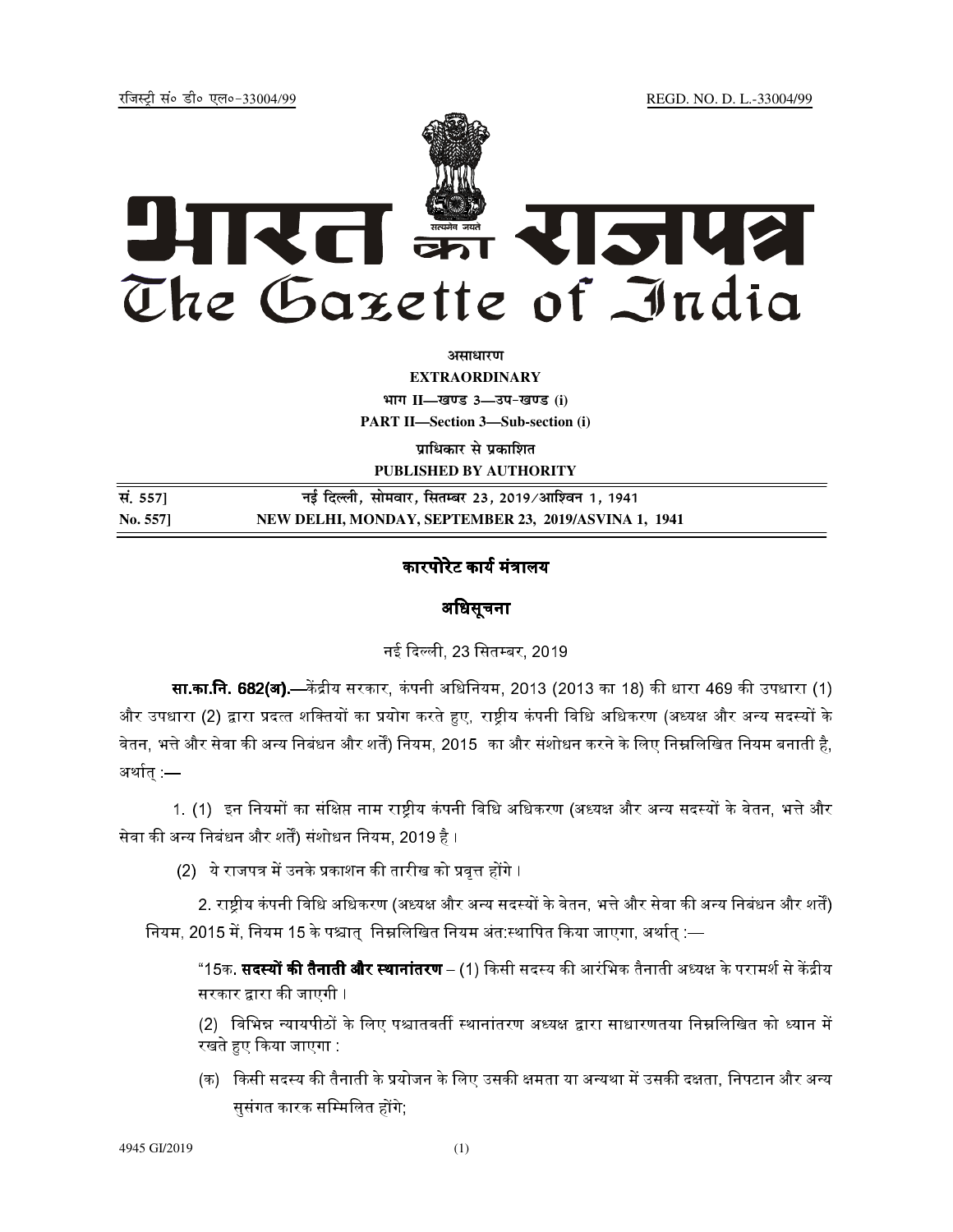- (ख) किसी सदस्य की पर्याप्त और तर्कपूर्ण कारणों के सिवाय उस स्थान पर तैनाती नहीं की जाएगी, जहां उसने पूर्व में, यथास्थिति, एक अधिवक्ता या चार्टर्ड अकाउंटेंट, कंपनी सचिव या लागत लेखापाल के रूप में व्यवसाय कर रहा था:
- (ग) किसी सदस्य की उस स्थान पर तैनाती नहीं की जा सकेगी, जहां उसका पिता या माता, पति या पत्नी या निकट संबंधी कंपनी विधि मामलों में एक अधिवक्ता, चार्टर्ड अकाउंटेंट, कंपनी सचिव या लागत लेखापाल <u>के रूप में व्यवसाय कर रहा है:</u>
- (घ) किसी सदस्य की, पर्याप्त और तर्कपूर्ण कारणों के सिवाय तीन वर्षों से अधिक अवधि के लिए एक स्थान पर तैनाती नहीं की जाएगी और साधारणतया किसी सदस्य की तैनाती ऐसे स्थान पर नहीं की जा सकेगी, जहां वह पूर्व में तैनात था, जब तक दो वर्ष की अवधि बीत नहीं जाती है;
- (ङ) साधारणतया किसी सदस्य को सिवाय प्रशासनिक आधार पर या वैयक्तिक अनुरोध के आधार पर किसी स्थान पर तीन वर्ष की समाप्ति के पूर्व स्थानांतरित नहीं किया जाएगा ।

(3). वैयक्तिक अनुरोध के आधार पर स्थानांतरण के अंतर्गत जैसा कि गंभीर अस्वस्थता का आधार, बच्चों की शिक्षा में गंभीर विसंधान होना, अपरिहार्य पारिवारिक जिम्मेदारियां पर विचार करना आयेगा: तथापि वैयक्तिक अनरोध पर स्थानांतरण का विचार उप-नियम (2) में प्रगणित कारकों पर विचार के अधीन होगा ।

(4). प्रशासनिक आधार पर स्थानांतरण केवल केंद्रीय सरकार के परामर्श से ही होगा।"

[फा.सं. ए-45011/5/2019-एडी IV]

के वी आर. मूर्ति, संयुक्त सचिव

**टिप्पणः** मूल नियम भारत के राजपत्र, असाधारण, भाग II, खंड 3, उपखंड (i) में सा. का.नि. सं. 729(अ), तारीख 21 सितम्बर, 2015 द्वारा प्रकाशित किए गए थे और तत्पश्चात सं. 632(अ) तारीख 12 जुलाई, 2018 द्वारा संशोधित किए गए थे ।

## **MINISTRY OF CORPORATE AFFAIRS**

#### **NOTIFICATION**

#### New Delhi, the 23th September, 2019

G.S.R. 682(E).— In exercise of the powers conferred by sub-section (1) and sub-section (2) of section 469 of the Companies Act, 2013(18 of 2013), the Central Government hereby makes the following rules further to amend the National Company Law Tribunal (Salary, Allowances and other Terms and Conditions of Service of President and other Members) Rules, 2015 namely :-

(1) These rules may be called the National Company Law Tribunal (Salary, Allowances and other Terms and Conditions of Service of President and other Members) Amendment Rules, 2019.

(2) They shall come into force on the date of their publication in the Official Gazette.

2. In the National Company Law Tribunal (Salary, Allowances and other terms and conditions of service of President and other Members) Rules, 2015, after rule 15, the following rule shall be inserted, namely:—

"15 A. Posting and transfer of Members. - (1) Initial posting of a Member shall be done by the Central Government in consultation with the President.

(2) Subsequent transfers to different Benches shall be done by the President having regard ordinarily to the following:-

(a) the capacity or otherwise of the Member for the purpose of his posting, including his efficiency, disposal and other relevant factors;